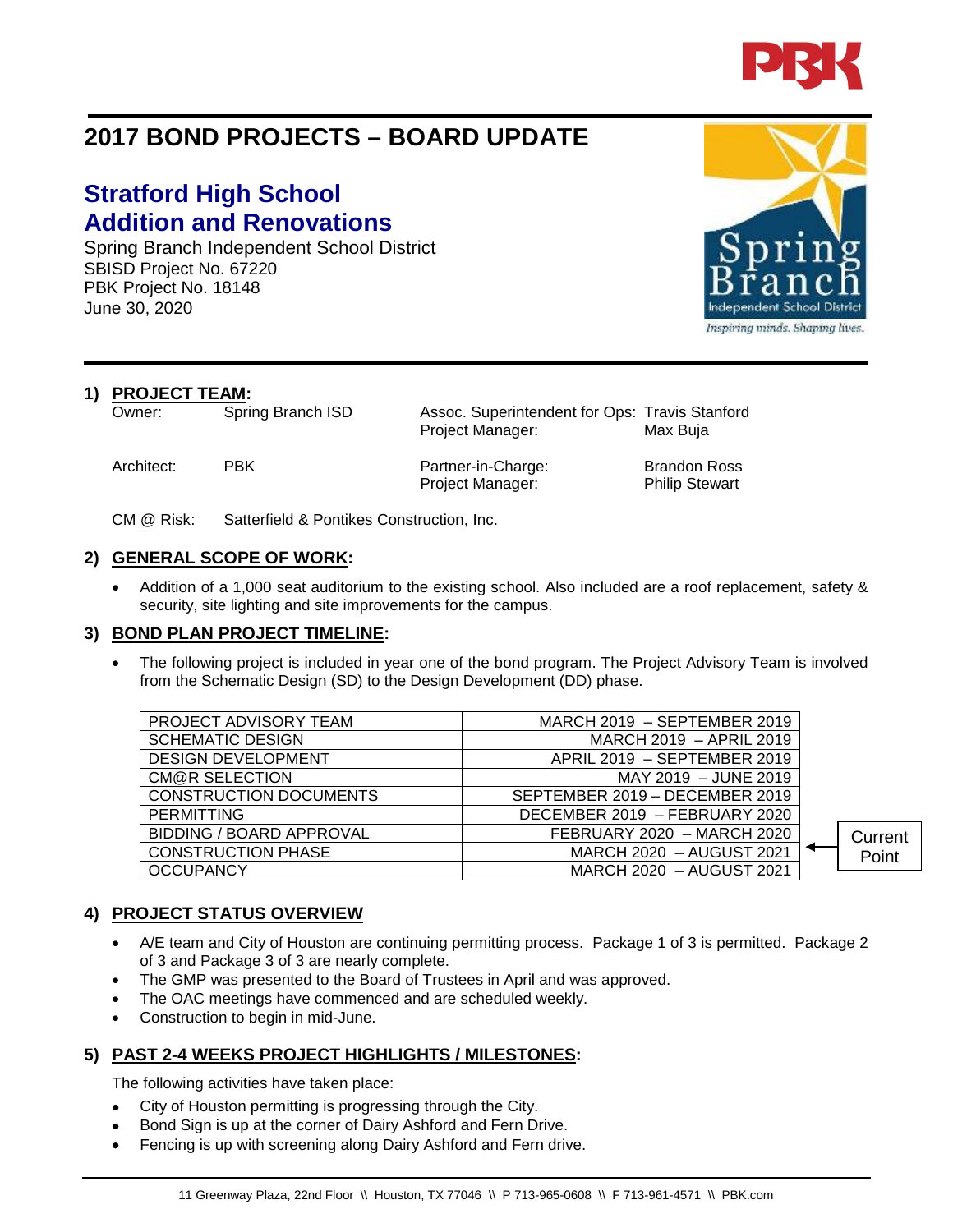

- Trailer is up and running on the West parking lot.
- Select demolition has begun in the auditorium and salvaging certain items.

### **6) NEXT 2-4 WEEKS PROJECT HIGHLIGHTS / MILESTONES:**

• Permit for Package 2 and Package 3 are still waiting COH approval.

## **7) PHOTOGRAPHS:**

Collaboration Area